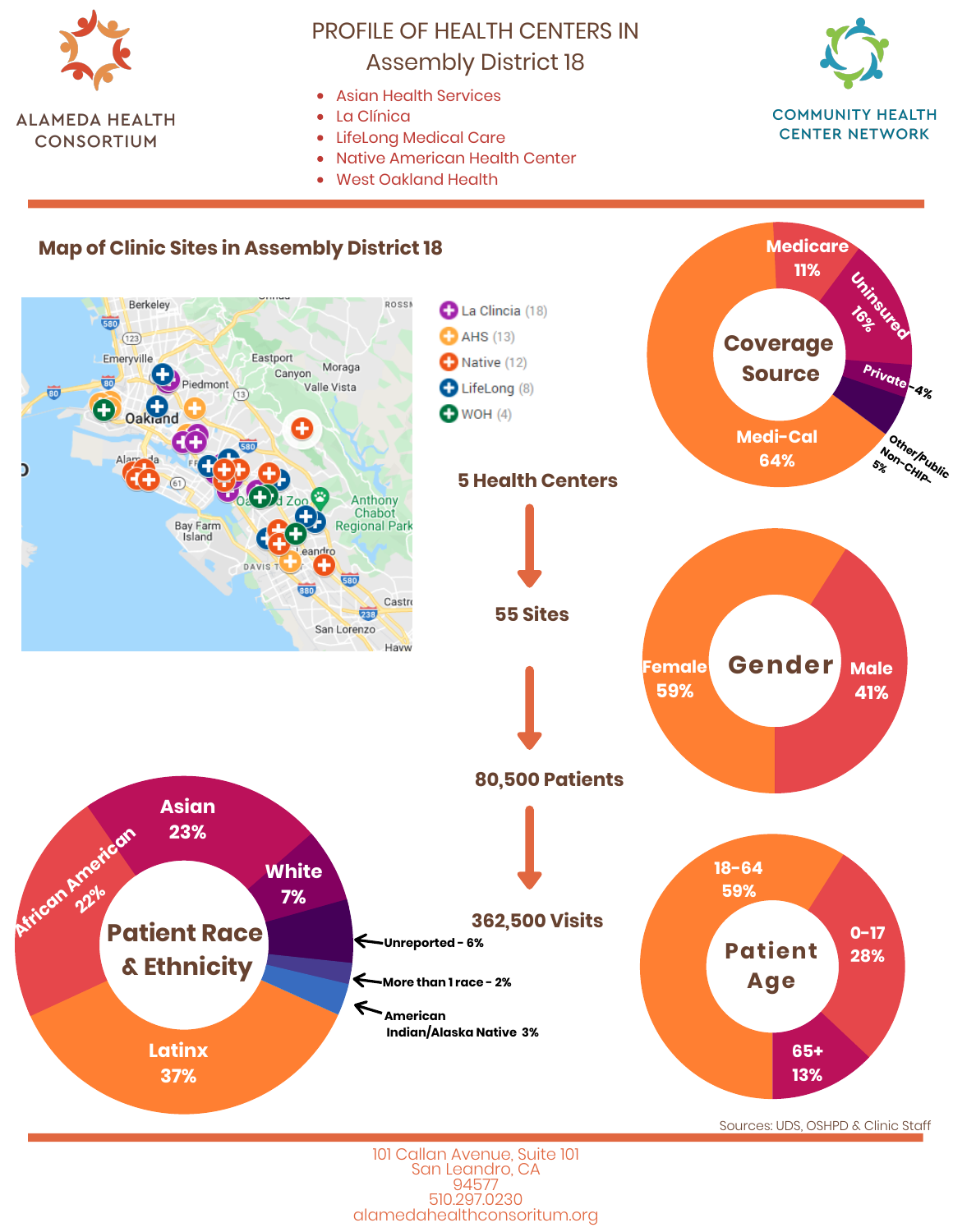

## HEALTH CENTER SITES ASSEMBLY DISTRICT 18



| Alameda Health Consortium<br><b>Member Locations</b>    | <b>Address</b>                          | City        | Zip   | <b>Type of Clinic</b>        |
|---------------------------------------------------------|-----------------------------------------|-------------|-------|------------------------------|
| <b>Asian Health Services</b>                            |                                         |             |       |                              |
| AHS Specialty Mental Health Services                    | 310 8th Street                          | Oakland     | 94607 | Behavioral Health/Education  |
| <b>ARC Clinic</b>                                       | 817 Harrison Street                     | Oakland     | 94607 | <b>Urgent Care</b>           |
| Chenming & Margaret Hu Medical<br>Center                | 818 Webster Street                      | Oakland     | 94607 | Comprehensive Care           |
| College of Alameda Dental Clinic                        | 555 Ralph Appezzato<br>Memorial Parkway | Alameda     | 94501 | <b>School Dental</b>         |
| Frank Kiang Medical Center                              | 250 E. 18th Street                      | Oakland     | 94606 | Comprehensive Care           |
| Franklin Elementary                                     | 915 Foothill Blvd.                      | Oakland     | 94606 | School-Based Clinic          |
| Harry and Jeanette Weinberg Dental<br>& Wellness Clinic | 190 11th Street                         | Oakland     | 94607 | <b>Dental &amp; Wellness</b> |
| Lincoln Elementary                                      | 225 llth Street                         | Oakland     | 94606 | School-Based Clinic          |
| Main Dental Clinic                                      | 345 9th Street                          | Oakland     | 94607 | Dental                       |
| Rolland and Kathryn Lowe Medical<br>Center              | 835 Webster Street                      | Oakland     | 94607 | Comprehensive Care           |
| <b>Wildcats Clinic</b>                                  | 1023 MacArthur Blvd.                    | Oakland     | 94610 | School Medical and Dental    |
| Specialty Mental Health                                 | 433 Callan Avenue                       | San Leandro | 94577 | <b>Behavioral Health</b>     |
| <b>AHS Pediatrics</b>                                   | 101 Callan Avenue                       | San Leandro | 94577 | Pediatrics                   |
| <b>La Clínica</b>                                       |                                         |             |       |                              |
| La Clinica Del Sol                                      | 1501 Fruitvale Avenue                   | Oakland     | 94601 | <b>Behavioral Health</b>     |
| Cultura Y Bienestar                                     | 1415 Fruitvale Avenue                   | Oakland     | 94601 | <b>Behavioral Health</b>     |
| Fruitvale Dental                                        | 3050 East 16th Street                   | Oakland     | 94601 | Dental                       |
| Family Optical I                                        | 3060 E 9th Street, Suite B              | Oakland     | 94601 | Optometry                    |
| Havenscourt Health Center                               | 1390 66th Street                        | Oakland     | 94621 | School Health Center         |
| Hawthorne Elementary School-Based<br>Clinic             | 1700 28th Avenue                        | Oakland     | 94601 | <b>School Health Center</b>  |
| Community Health Education                              | 1537 Fruitvale Avenue                   | Oakland     | 94601 | <b>Health Education</b>      |
| Roosevelt Health Center                                 | 1926 E. 19th Street                     | Oakland     | 94606 | School Health Center         |
| San Antonio Neighborhood Health<br>Center               | 1030 International Blvd                 | Oakland     | 94606 | School Health Center         |
| Fruitvale WIC                                           | 1450 Fruitvale Avenue, Suite B          | Oakland     | 94601 | <b>WIC</b>                   |
| Youth Heart Health Center                               | 286 E 10th Street                       | Oakland     | 94606 | School Health Center         |

#### Working Together for the Health of Our Communities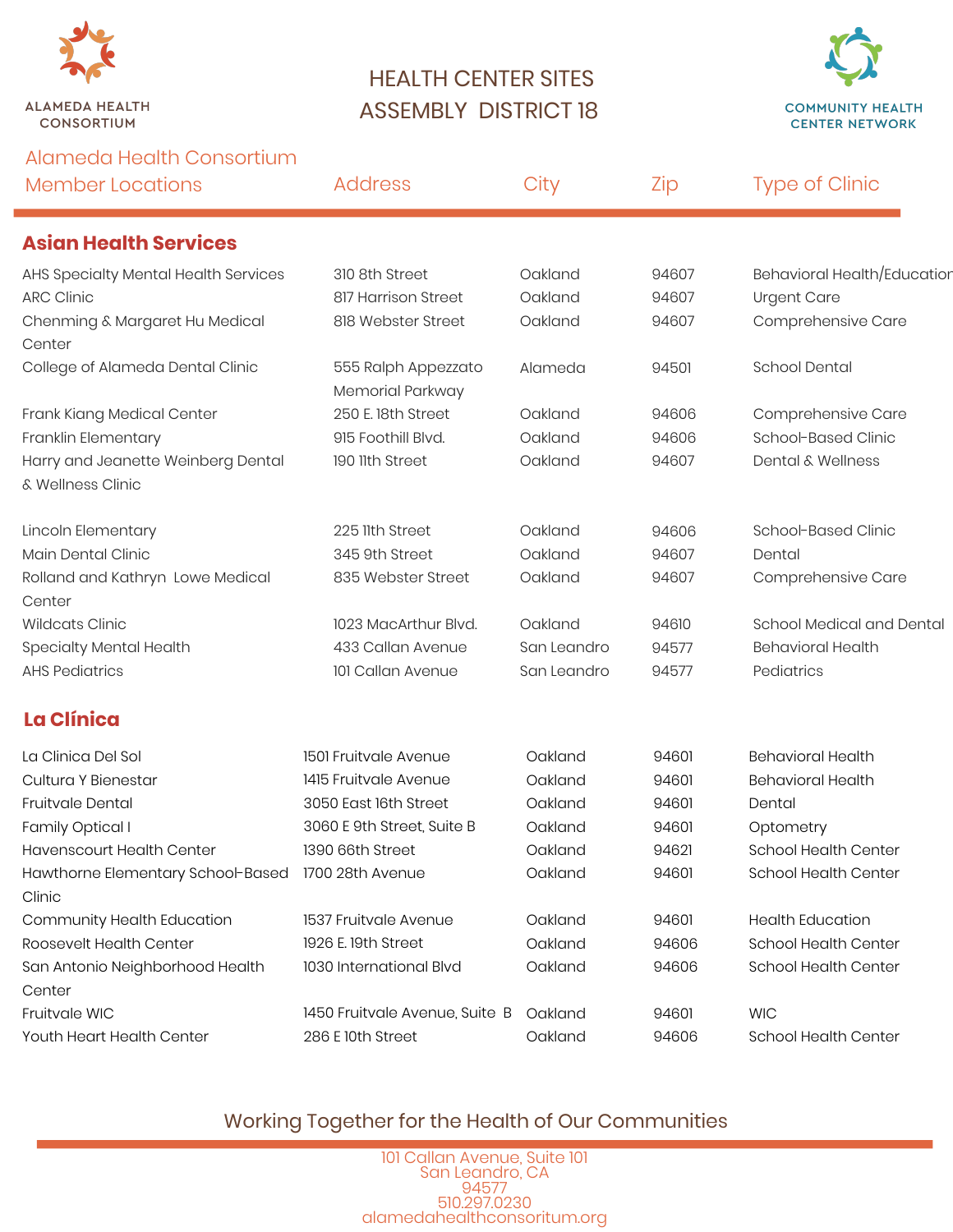

### HEALTH CENTER SITES IN ASSEMBLY DISTRICT 18



| Alameda Health Consortium                                   |                              |                    |                |                                                     |
|-------------------------------------------------------------|------------------------------|--------------------|----------------|-----------------------------------------------------|
| <b>Member Locations</b>                                     | <b>Address</b>               | City               | Zip            | <b>Type of Clinic</b>                               |
| La Clínica cont.                                            |                              |                    |                |                                                     |
| <b>Tiger Health Clinic</b>                                  | 4610 Foothill Blvd           | Oakland            | 94601          | <b>School Health Center</b>                         |
| La Clinica Dental at                                        | 4881 Telegraph Avenue        | Oakland            | 94609          | Dental                                              |
| Children's Hospital Oakland                                 |                              |                    |                |                                                     |
| Techniclinic                                                | 4351 Broadway                | Oakland            | 94611          | School Health Center                                |
| Clinica Alta Vista                                          | 1515 Fruitvale Ave           | Oakland            | 94601          | Comprehensive Care                                  |
| Fruitvale Village                                           | 3451 E 12th Street           | Oakland            | 94601          | Comprehensive Care                                  |
| Julian R. Davis Pediatrics                                  | 5461 Foothill Boulevard      | Oakland            | 94601          | Pediatrics                                          |
| TRUCHA (Together Reaching                                   | 1531 Fruitvale Avenus        | Oakland            | 94601          | HIV Prevention/Care                                 |
| Users Combating HIV & AIDS                                  |                              |                    |                |                                                     |
| <b>LifeLong Medical Care</b>                                |                              |                    |                |                                                     |
| Downtown Oakland Clinic                                     | 616 16th St                  | Oakland            | 94612          | Comprehensive Adult Care                            |
| <b>East Oakland Health Center</b>                           | 10700 MacArthur Blvd         | Oakland            | 94605          | Comprehensive Adult Care                            |
| Elmhurst United Middle School                               | 1800 98th Ave                | Oakland            | 94603          | School Health Center                                |
| <b>Howard Daniel Clinic</b>                                 | 9933 MacArthur Blvd          | Oakland            | 94605          | Comprehensive Care                                  |
| West Oakland Middle School                                  | 991 14th St                  | Oakland            | 94601          | School Health Center                                |
| <b>Eastmont Health Center</b><br><b>TRUST Health Center</b> | 7200 Bancroft<br>386 14th St | Oakland<br>Oakland | 94605<br>94601 | Addiction Medication/Podiatry<br>Comprehensive Care |
| LeNoir Health Center                                        | 2940 Summit Street           | Oakland            | 94609          | Social Services/Pediatrics                          |
| <b>Native American Health Center</b>                        |                              |                    |                |                                                     |
| Native American Health Center-<br>7Directions               | 2950 International Blvd      | Oakland            | 94601          | Comprehensive Care/Dental                           |
| American Indian Human Services                              | 3124 International Blvd      | Oakland            | 94601          | Behavioral Health/WIC                               |
| Alameda High School Center                                  | 2201 Encinal Avenue          | Alameda            | 94501          | School Health Center                                |
| Encinal High School                                         | 210 Central Avenue           | Alameda            | 94501          | School Health Center                                |
| <b>Island High Continuation</b>                             | 1900 Third Street            | Alameda            | 94501          | School Health Center                                |
| Frick Middle School                                         | 2845 64th Avenue             | Oakland            | 94605          | School Health Center                                |
| Skyline High School                                         | 12250 Skyline Blvd           | Oakland            | 94619          | School Health Center                                |
| Madison School                                              | 400 Capistrano Drive         | Oakland            | 94603          | School Health Center                                |
| <b>Rising Heart Wellness Center</b>                         | 3800 Coolidge Ave.           | Oakland            | 94603          | School Health Center                                |
| United for Success/Life Academy                             | 2101 35th Avenue             | Oakland            | 94601          | School Health Center                                |
| Barbara Lee Center for Health &<br>Wellness                 | 2251 Bancroft Avenue         | San Leandro        | 94578          | Youth Services                                      |
| <b>NACH WIC</b>                                             | 677 W. Ranger Avenue         | Alameda            | 94501          | <b>WIC</b>                                          |

#### Working Together for the Health of Our Communities